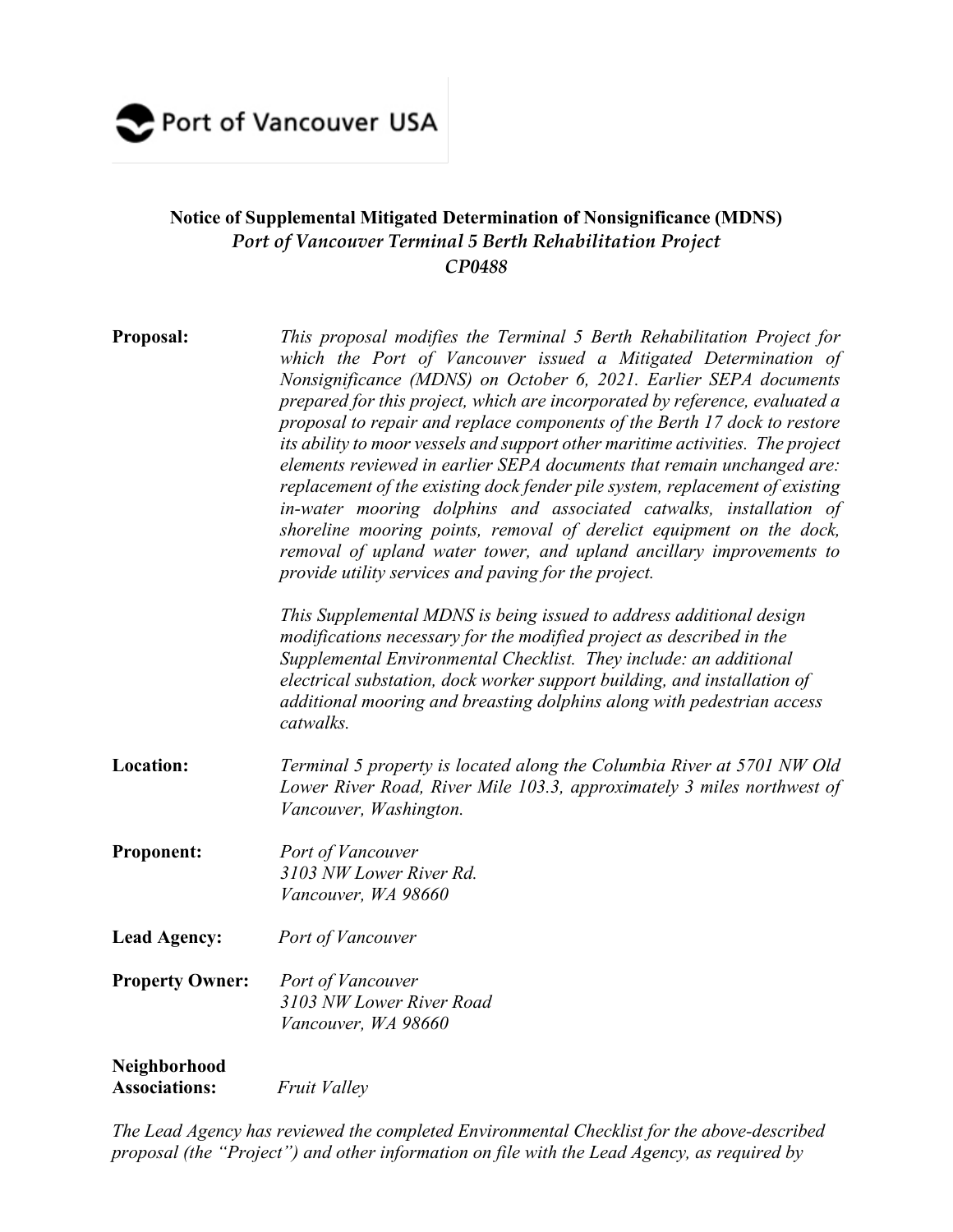*WAC 197-11-310 – 197-11-335. The Lead Agency has determined that the Project is likely to have a probable significant adverse impact on the environment, but any such impacts will be mitigated to a level of nonsignificance if the measures identified below are implemented by the Proponent. With the implementation of these mitigation measures, the Project will not have a probable significant adverse impact on the environment and the preparation of an environmental impact statement (EIS) under RCW 43.21C.030(2)(c) is not required. Therefore, a Mitigated Determination of Nonsignificance (MDNS) under WAC 197-11-350 has been issued.* 

*The Project will be consistent with all federal, state, and local approvals, permits, and regulations.* 

## **Conditions of Approval for Mitigating Environmental Impacts:**

*This Supplemental MDNS includes the following Conditions of Approval from the 2021MDNS. Additional Conditions of Approval that are made as part of this Supplemental MDNS are listed separately from the initial 2021 MDNS Conditions of Approval below:*

*2021 MDNS Conditions of Approval (The following conditions were made as part of the MDNS issued on October 6, 2021, and are listed below):*

- *Any imported material will be managed according to the Soil Fill Acceptance Guidelines established by the Port to ensure protection from potential contamination.*
- *In compliance with the Construction Stormwater General Permit for the project, minimize soil erosion, dust, and runoff with best management practices necessary to protect the environment.*
- *The proposed project shall be conducted in accordance with the RCW 27.53.060 (Archaeological Sites and Resources) and RCW 27.44.020 (Indian Graves and Records) and all applicable Washington State Department of Archaeology and Historic Preservation (DAHP) regulations. In the event any unknown archaeological or historic materials are encountered during project activities, work in the immediate area of the discovery must be halted and the following actions taken: 1) implement reasonable measures to protect the discovery site, including any appropriate stabilization or covering; 2) take reasonable steps to ensure the confidentiality of the discovery site; and 3) take reasonable steps to restrict access to the site of discovery. Should a discovery occur, a professional archaeologist will be contacted to assess the significance of the find, and DAHP and concerned tribes will be notified so that a course of action can be implemented.*
- *The following water quality protection measures shall be implemented throughout construction:*
	- o *All work in and near the water shall be done to minimize turbidity, erosion, and other water quality impacts.*
	- o *Construction staging shall be established in a way that avoids debris or other construction materials from entering the Columbia River.*
	- o *All debris or spill containment material shall be properly disposed of at an approved disposal facility. Any spills, other than construction debris, that enter the waterway must be reported immediately to Ecology's Southwest Regional Office.*
	- o *Before demolition, containment booms must be deployed around the work area to contain any floatable debris or spills that may enter the waterway. Containment booms must be cleaned out and maintained daily.*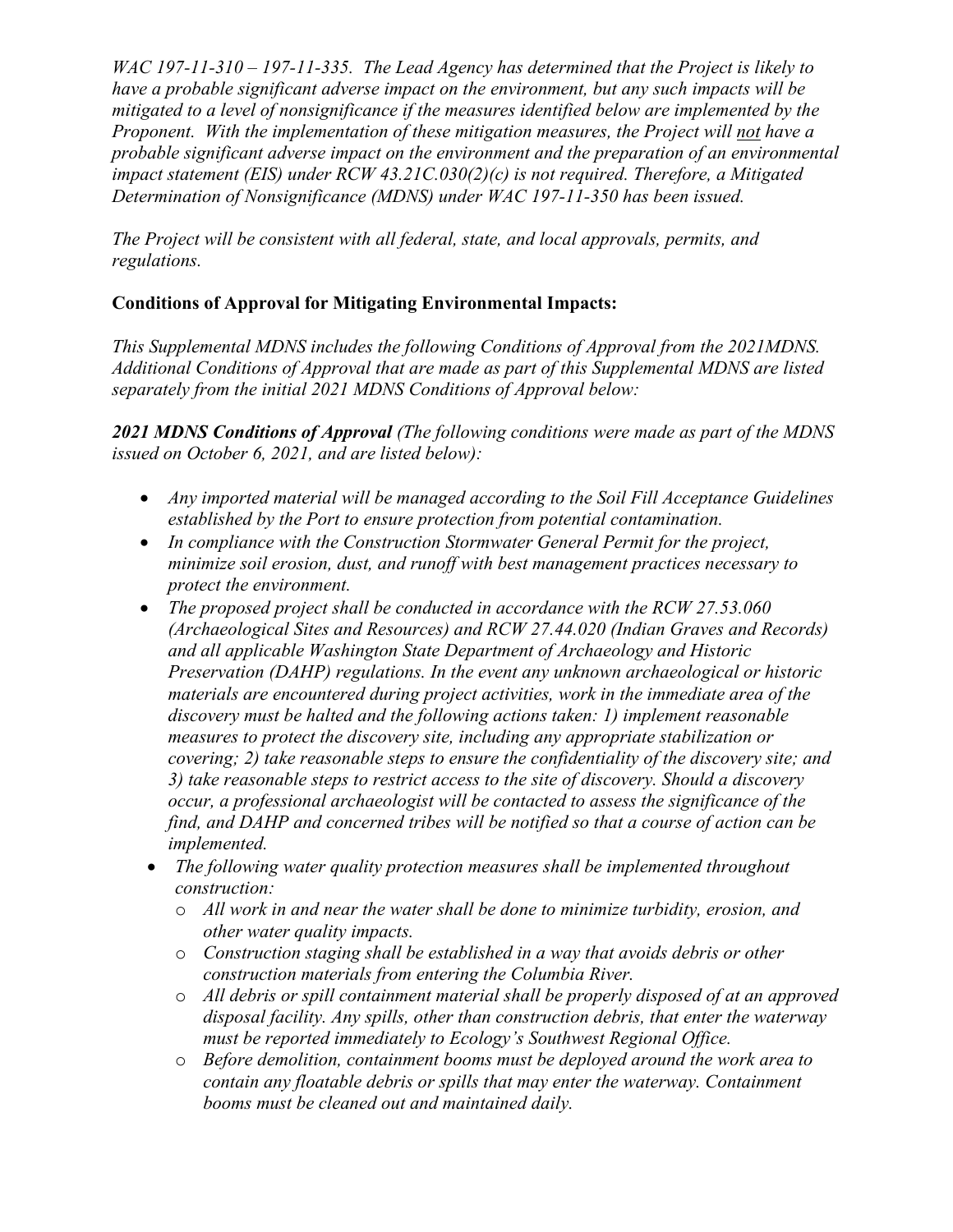- o *Containment booms must be deployed around the work area during removal of the creosote-treated piles to contain any potential wood debris or sheens released into the water as the result of pile removal disturbance.*
- o *Any buoyant materials accidentally dropped into the water must be picked up immediately by the Contractor. The Contractor must have a boat available and on site during in-water and overwater activities for floating debris retrieval.*
- o *Equipment must be inspected daily for leaks and accumulation of grease, oil, or mud and repaired immediately.*
- o *Fueling and servicing of all equipment, except for barge derricks, must be confined to an established fueling area with specific fueling BMPs and spill containment systems.*
- o *A written Spill Prevention, Control, and Countermeasure (SPCC) Plan must be prepared for activities that include the use of heavy equipment. The plan must describe measures to prevent or reduce impacts due to accidental leaks or spills, as well as all hazardous materials that will be used, their proper storage and handling, and the methods that will be used to monitor their use.*
- o *To prevent leaching, construct forms to contain any wet concrete. Place impervious material over wet concrete that will come in contact with waters of the state. Forms and impervious materials must remain in place until the concrete is cured.*
- o *As the piles are pulled from the subsurface, they will be directly placed onto a sealed receiving barge or contained upland facility to minimize potential release of creosote, sheens, and turbidity to the Columbia River. Water will not be allowed to drain from the receiving barge. Piles will not be rinsed or washed in any way. Piles will be properly disposed of at an approved upland disposal facility.*
- o *The BMPs for piling removal and placement in Washington, issued by the USEPA (http://www.nws.usace.army.mil/Portals/27/docs/regulatory/Forms/EPA%20BMPs %20for%20Piling%20Removal%202-18-16.pdf) Region 10, will be implemented.*
- o *The potential BMPs for piling removal and placement from Ecology's Sediment Cleanup User's Manual (SCUM) may be used.*
- o *A Water Quality Monitoring and Protection Plan will be prepared for the Project.*
- o *Visual and/or metered turbidity monitoring will be required during pile installation and removal.*
- *The following BMPs will be implemented to avoid or minimize impacts to fish and wildlife:*
	- o *In-water work will occur within the approved in-water work window, which currently limits vibratory pile driving to September 15 to February 28 each year, with impact pile driving currently restricted to October 1 to January 31 annually.*
	- o *Vibratory pile driving will be used to the maximum extent feasible to minimize the amount of impact pile driving needed to complete the Project.*
	- o *A bubble curtain shall be used during impact hammer installation of steel piles associated with the mooring dolphin replacement. An unconfined bubble curtain shall be used unless water velocity at any time during installation is greater than 1.6 feet per second, and then a confined bubble curtain will be used. The bubble curtain shall surround the piles and distribute air bubbles around 100% of the pile's perimeter for the full depth of the water column.*
	- o *Existing timber piles shall be completely removed to the extent feasible. Removed piling will not be allowed to enter the Columbia River after extraction. Piles will be cut 1 to 2 feet below the sediment surface if and when they cannot be fully removed.*
	- o *Construction is anticipated to begin at Berth 17 before the standard bird nesting season. This will naturally deter birds from using the crane and gallery for nesting.*